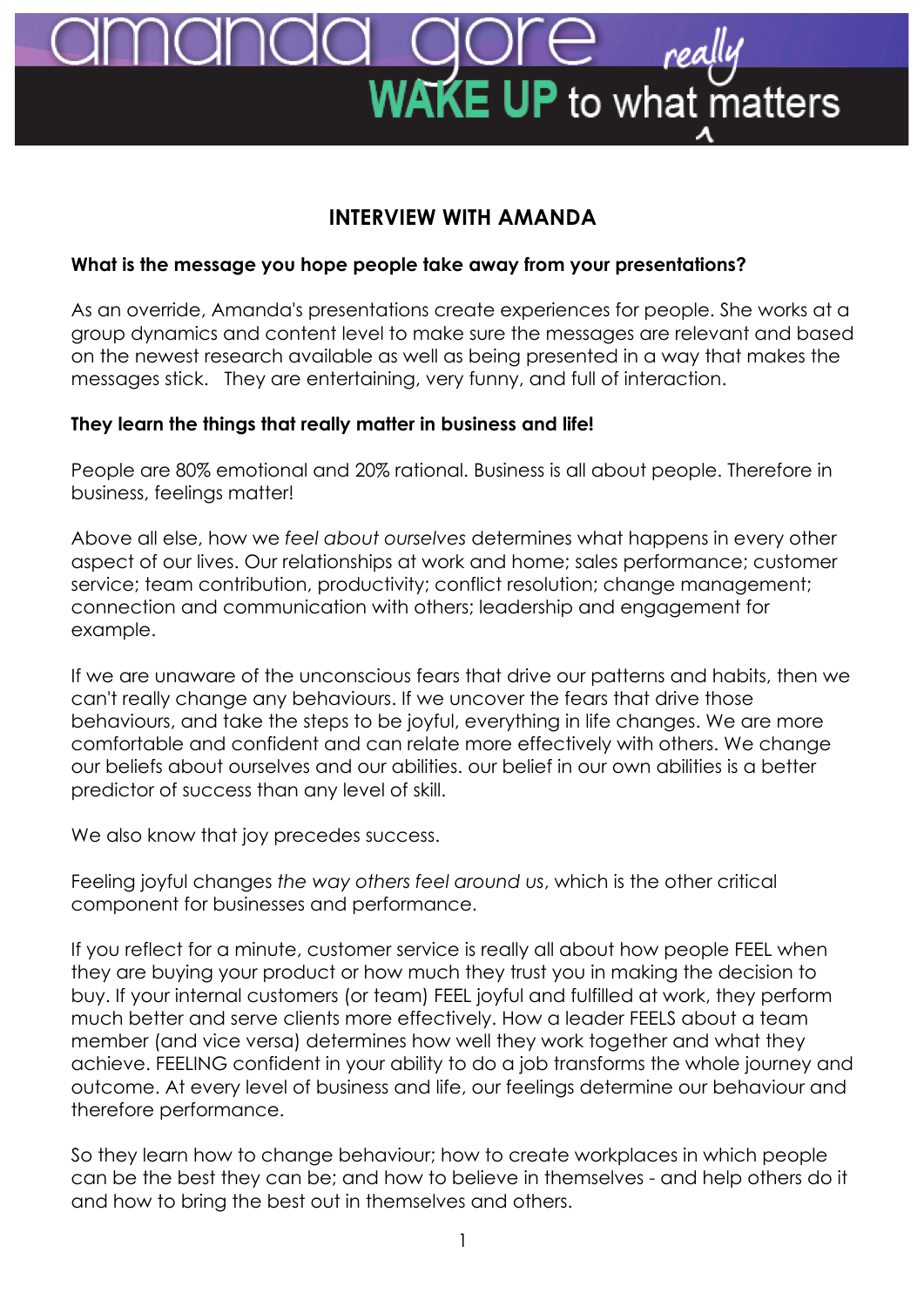## **How do you prepare for speaking engagements?**

I do a brief with the client and tailor a specific presentation based on their needs. I ask them to fill out a questionnaire to give more details.

#### **What are the important elements of strong relationships?**

Listed above - how people feel about each other - trust, integrity, ethics, being discerning, respect, kindness, listening to understand and trying to find the good in every person and situation.

#### **Who or what inspires you?**

I am inspired by learning and researching. I love to delve into what makes people tick and how to bring the best out in people and how to create truly joyful workplaces that allow people to excel. I love the Barry Wehmiller credo - 'We are developing great people to do extraordinary things.' That's what excites me - how do we do that!

Lao Tzu said 'when the teacher is done, the students will say 'we have done it ourselves"". I like to think that I present new concepts in a way that people feel they already knew them and were just reminded!

#### **How are your keynote presentations unique?**

They are experiences not just presentations. For 25 years I studied group dynamics with Michael Grinder, the master of non-verbal communication and leadership so that I can pay attention to the PROCESS of connecting and working with group dynamics not just the content. I use humour, constant audience interaction and stories to touch their hearts and inspire them to make changes in their lives.

I have been speaking for 25 years and at almost every presentation I do, someone comes up and says 'we heard you speak 15 years ago and still remember 'blah' and do 'blah'. That's the power of the process of presenting - embedding the messages at a cellular level, so behavioural change happens relatively painlessly!

Neuroscience teaches us that people CAN change - and that they can do it in a heartbeat if you tell them a story that touches their hearts!

## **How do you define successful leadership?**

I believe it's 4 fold:

1. Changing peoples behaviours - by sharing stories that touch their hearts

2. Creating an environment in which people can be the best they can be - joy filled and fear free (safe)

3. Helping people believe in themselves - and feel joyful